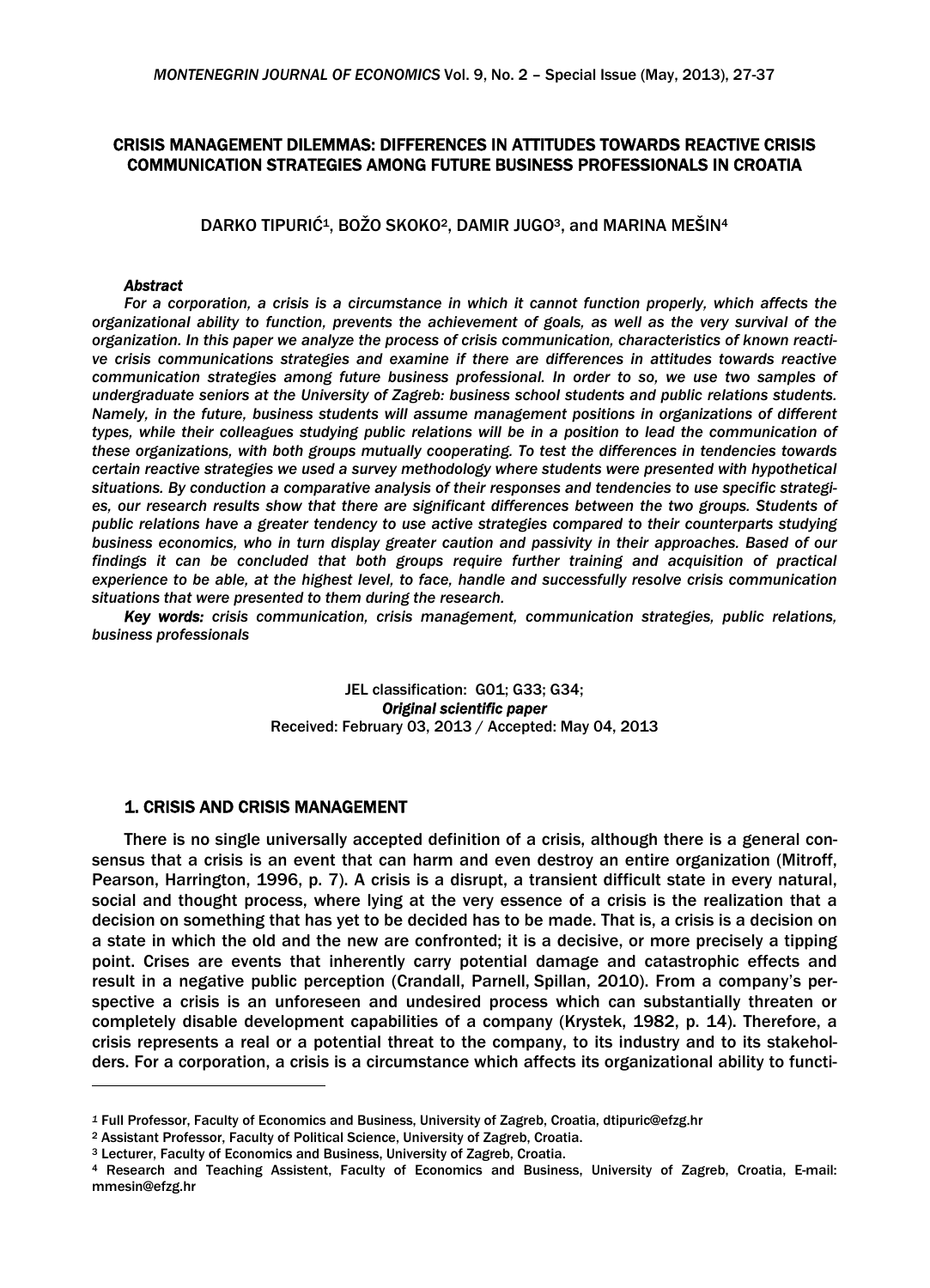on, prevents the achievement of goals, as well as the very survival of the organization. Even a crisis, which, at first glance does not appear of dramatic magnitude, can have a negative impact on the image of the organization that can become so large that it threatens the company's long-term survival. (cf. Skoko, 2006, p. 244). Therefore, the main task of management is to minimize threats and provide guidance for successful crisis management (Coombs, 1999, p. 3), where factors of complexity and intensity of the environment imply different reactions from management.

Crisis management is a relatively new field of management that involves identifying the nature of a crisis, interventions in order to minimize the damage and taking actions to recover from the crisis aftermath, all with a pronounced focus on protecting its image and creating a visible impression for stakeholders that recovery is underway. Crucial areas of crisis management are: identifying a crisis, isolating the impact of a crisis, crisis communication, controlling damage caused by a crisis, preparing an assessment of recovery options, preparing a contingency plan, selecting a crisis strategy, crisis intervention, and assuming responsibility for the outcome.

Mitroff (2004, p. 10) distinguishes a key difference between crisis management and crisis leadership. Crisis management is most often reactive and recognizes a crisis once it has happened, as opposed to crisis leadership which is proactive, which attempts to identify a crisis and prepare the company for its consequences before the crisis even arises. In any case, managing communication during a crisis has become one of the most important processes of communication management. Coombs (2007, p. 3) considers appropriate crisis communication management as one of the key elements of crisis management, adding that a crisis situation is often of a perceptual nature.

Existing research show that no company is immune to crisis (Coombs 2007, p. 48), no matter how financially successful, powerful or reputable it is (Regester and Larkin 2005, p. 142). Dilenschneider (2000, p. 121) claims that no two crisis situations are identical, and emphasizes that every crisis situation has its specific causal factors, ramifications, duration, rhythm and uncertainties. This approach is supported by Kunczik (2006, p. 177), who point out that it is impossible to develop a scenario that applies equally to all corporations and crisis situations they encounter with. He emphasizes that this would presume universal knowledge of organizational and communication structures of the organization in question, as well as local and regional conditions in which they operate. Kunczik concludes that it is only possible to prepare general instructions on how to act in crisis situations, which can serve as a framework for a communication strategy focused on consensus, which must be adapted according to individual viewpoints.

Tomić (2008, p. 363) states that causes of crisis situations can be divided into internal and external. *External causes,* as the name itself suggests, appear outside of the organization, and it is considered that the corporation does not have a significant influence over them. External causes include natural disasters and accidents, political and social changes, economic crises, recessions, market changes, security environment, etc. On the other hand, *internal causes* often imply crisis situations that are not visible outside of corporations. Internal causes include poor work organization, strained interpersonal relationships, incompetence and immorality of management, corruption, negative rivalry, lack of corporate culture, poor working conditions, unrealistic union goals, lack of communication, etc. Luecke (2005, p. 24) summarizes the causes of a crisis, stressing that the possible causes of a crisis can be described in the following five categories: *accidents and natural disasters*, *crises related to health and the environment*, *technological incidents, economic and market forces* , and *out of control employees.* Cutlip et al (2003, p. 389) point out that, in addition to the cause, it is extremely important to recognize the type of a crisis, in order to prepare an adequate response, which depends on the type and duration of possible scenarios.

Seymour and Moore (2000, p. 10) provide a very vivid classification of crisis situation types, who compare crisis situations with snakes. A *cobra crisis* is a disaster that happens to a corporation suddenly, it catches it off guard, leading to a crisis with very little time to react. On the other hand, a *python crisis* implies a crisis driven by a slower burning issue, i.e. a crisis that represents a set of problems that paralyze a corporation one after another, slowly destroying it to pieces.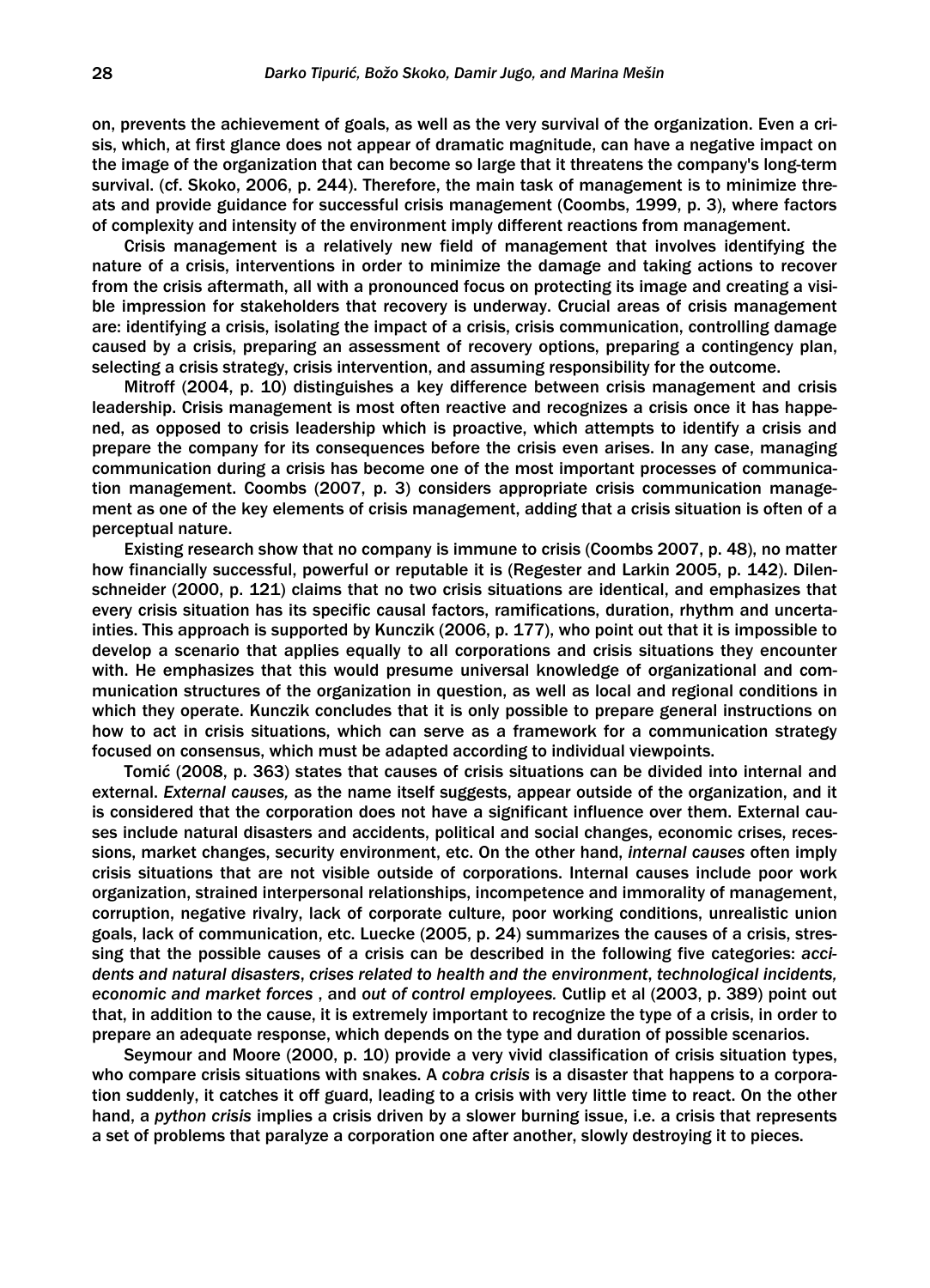#### 2. MANAGEMENT ASPECTS OF COMMUNICATION IN CRISIS CONDITIONS

 There are various definitions of crisis communication. Fearn-Banks (2001, p. 480) defines crisis communication management as a strategic planning process whose goal is to anticipate crisis situations and to react properly during a crisis situation, or in a situation of negative events, a process that eliminates part of the risk and uncertainty and allows the organization to effectively manage its destiny at the same time.

Analyzing the life cycle of a crisis situation, Fearn-Banks (2001) distinguishes five phases of development of a crisis situation. The first is *detection* in which a corporation notes the warning signs, the second is *preparation or prevention* in which the warning signs are noted and proactive and reactive plans are prepared to deal with the situation, the third is *containment* , i.e. taking steps to limit the duration of the crisis or its effects, the fourth is *recovery* where the corporation attempts to return to "business as usual" state, and the fifth phase is *learning* in which the organization considers what happened and assesses the negative or positive effects for the future (Langford, 2009, p. 434).

 Many authors stress out a need for a systematic approach to crisis situations by preparing contingency plans to prepare the organization's leadership for the challenges that will arise when a crisis occurs. Sam Black (2009) points to several elements that should be incorporated into a possible crisis plan. An *analysis of possible crisis causes* prescribes that it is necessary to anticipate possible difficulties, whether they are of an external or internal nature. Often it is impossible to predict every possible crisis. *Preparing a communications plan* should include planning communication before the crisis, communication during the crisis and crisis communication after the crisis. *Selection of staff* means identifying individuals who would be available at the time when the crisis emerges. *Communication capacity* implies the technical elements of communication, in order to prevent a communication blockage in the middle of a crisis. *Training* means educating individuals who will be involved in the crisis situation, in order to make sure that they are familiar with their obligations when a crisis breaks out. Finally, *simulating a crisis situation* is the last element of crisis planning that should be tried out prior to an actual use, which will provide an answer on how staff will respond in a crisis situation.

Of significant importance for the outcome of a crisis situation is the manner in which the corporation communicates with the media. As a communication channel towards the vast majority of stakeholders, it is necessarily that the media is approached carefully, respecting all their idiosyncrasies. The media, therefore, in crisis situations must be provided with timely information, because the corporation will, by doing so, provide the right image to the public and remain credible. Also, it is necessary to designate a person which will be responsible for the communication with journalists, providing them information, thus providing a uniform transmission of information. And in the event of a large-scale crisis, when a much greater availability of information is required, it is necessary to establish a communications center. Namely, a crisis attracts the media because it is perceived by journalists as a "good story" and if timely information is not provided, it is highly likely that they will be led by gossip, rumors, and partial information. For many corporations and the managers leading them, especially when they find themselves in a crisis situation for the first time, the attention of the media and the public that they are exposed to creates extensive pressure, which they are not capable of handling well. Crises always come when they are least expected and corporations almost always, without exception, await them insufficiently prepared.

### 3. REACTIVE CRISIS COMMUNICATION STRATEGIES

In cases when a corporation is already facing certain allegations or critiques, or in cases when problems are already present, managers are put into a position to act reactively. Situations like these, corporations tend to achieve public's understanding, keep and restore a positive image, and to rebuild trust and support (Smith, 2009, 115). Smith also points out three approaches relevant for drafting communications responses in negative situations. *Apologia* is a formal defense through which an organization explains its actions and positions in a negative situation.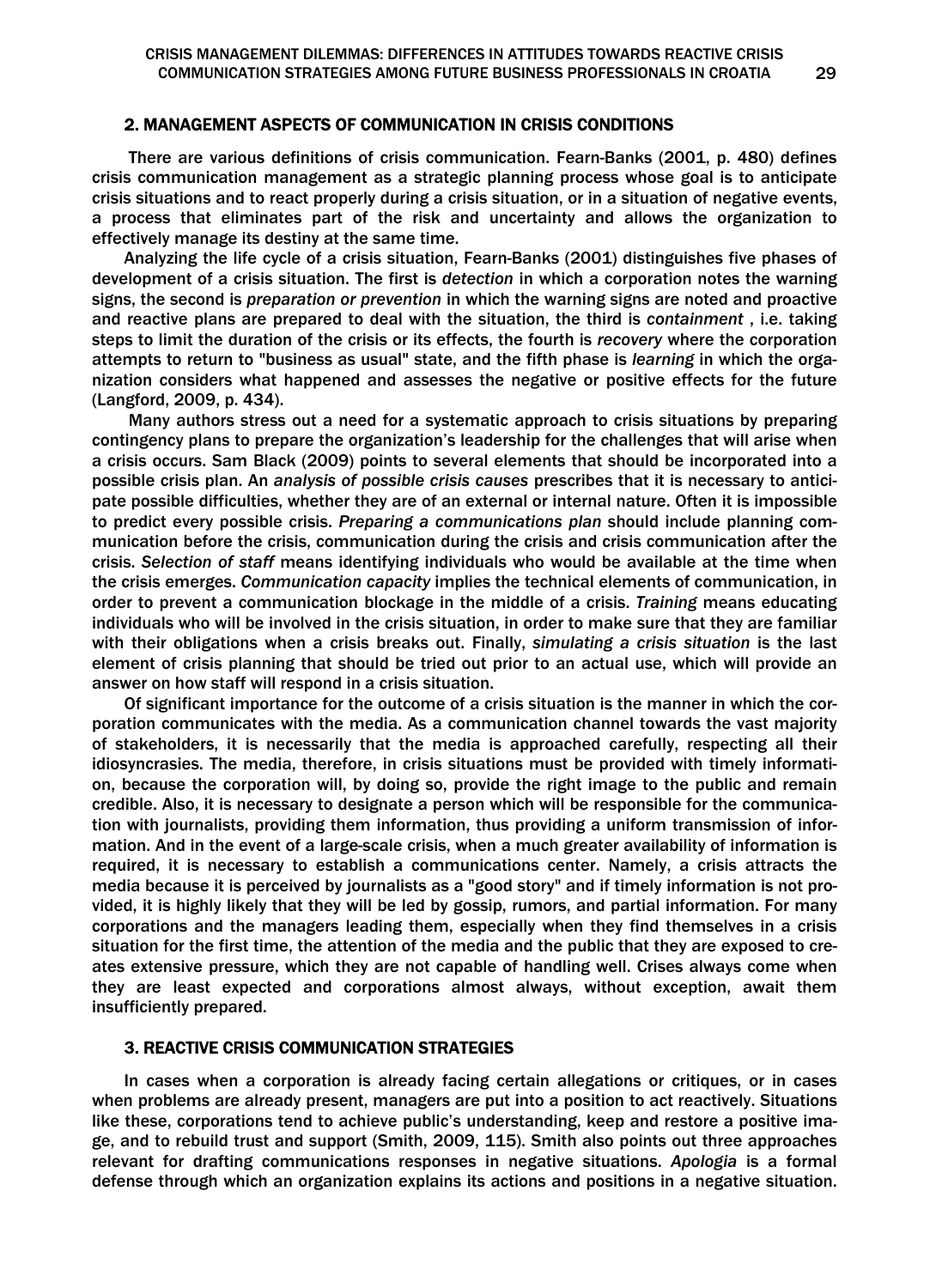Jugo (2012, p. 186) quotes Smith who notes that it is important not to confuse *apologia* with apology which is an expression of fault and remorse. An apologia could include an apology, but it is much more than that. *Theory of accounts* refers to the use of communication to manage relationships in the wake of rebuke or strong criticism. The third approach is the *image restoration theory* that is based on the presumption that, in the face of criticism, both people and organizations seek to maintain or rebuild a positive reputation.

Looking in general, Smith (2009, p. 117) differentiates seven different groups of reactive communication strategies. *Pre-emptive actions* are taken before the opposition launches its first charge against the organization. *Offensive response strategies* are based on a premise that the organization is operating from a position of strength in face of the opposition. This group incorporates four different strategies: (a) *attack* strategy that claims that an accusation of wrongdoing is an attempt to impugn the organization's reputation by an accuser who is negligent or malicious, (b) *embarrassment* in which an organization tries to lessen an opponent's influence by using shame, humiliation or other incriminating information, (c) *shock* as a deliberate agitation of the mind or emotions, particular through use of surprise, disgust, or some other strong and unexpected stimulus and (d) *threat* that involves the promise that harm will come to the accuser or the purveyor of bad news. Hereby, Heath (2001, p. 505) quotes Benoit who states that corporations, to use this group of strategies, have to be perfectly clear of any responsibility related to opposition's allegations or problem they are in.

*Defensive response* is a group of strategies describes by Smith (2009, p. 119) as less aggressive response to opposition's critique. It contains three different approaches: (a) *denial*  where no blame is accepted claiming that the reputed problem doesn't exist or didn't occur, (b) *excuse* in which an organization tries to minimize its responsibility for the harm of wrongdoing, (c) *justification* which admits the organization did the deed but did so for a good reason. Related to this group of strategies, Heath (2001, p. 505) quotes Bradford and Garrett who state that using these strategies doesn't come without problems stating that individuals will not believe organization's statements without proof presented by a third, independent party.

*Diversionary response strategies* are four reactive strategies whose intention is to shift the gaze of the public from the problem associated with the organization: (a) *concession* when an organization tries to rebuild its relationship with its public by giving the public something it wants, (b) *ingratiation* as a strategy of rather questionable ethical standing when an organization tries to manage the negative situation by charming its publics giving them something of relatively little significance although it is presented as something of crucial importance , (c) *disassociation* which attempts to distance an organization from the wrongdoing associated with it and (d) *relabeling*  when an organization refers to a problem with a new name which is more acceptable in the public than real, negative label (Smith, 2009, p. 123).

*Vocal commiseration strategies* are a family of four strategies that Smith (2009, p. 124) describes as ones in which the organization expresses empathy and understanding about the misfortune suffered by its publics: (a) *concern* through which the organization expresses that it is not indifferent to a problem, without admitting guilt, (b) *condolence* in which the organization expresses grief over someone's loss or misfortune, again without admitting guilt, (c) *regret* which involves admitting sorrow and remorse for a situation with a wish that an event had not happened, and finally (d) *apology* which involves publicly accepting full responsibility and asking forgiveness.

In this respect, Heath (2001, p. 507) quotes Tavuchis who points out a difference between corporate apologies and apologies given by individuals. Corporate apologies do not remove attention from the incident and the incident is most likely not forgotten as the case is with individual's apology. On the contrary, when a corporation issues an apology, it puts additional accent on that particular incident.

*Rectifying behavior strategies* are five strategies in which, according to Smith (2009, p. 130) an organization does something to repair the damage done to its publics*:* (a) *investigation* when an organization promises to examine the situation and then to act as the facts warrant, (b) *corrective action* which involves taking steps to contain a problem, repair the damage, and/or pre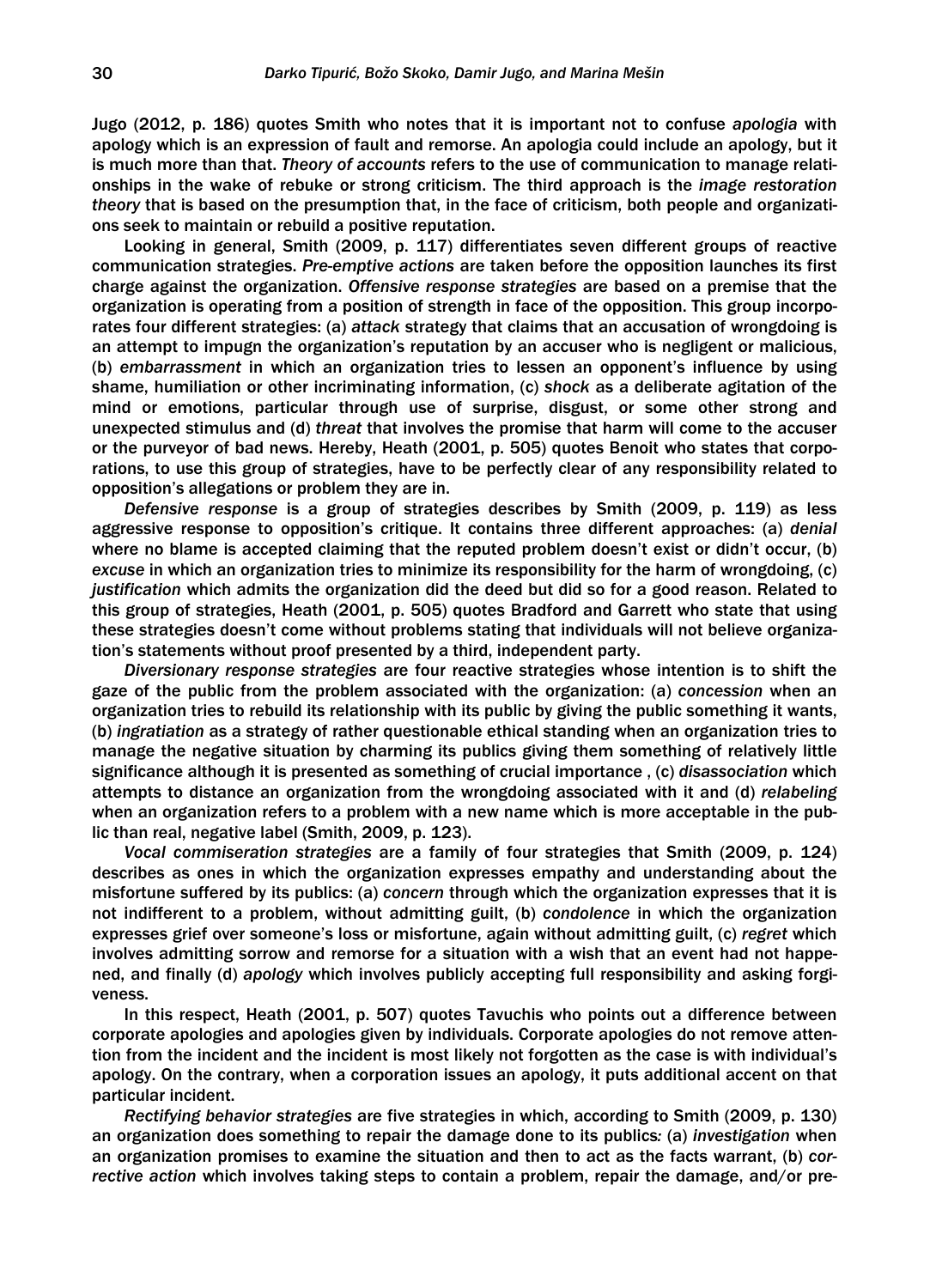vent its recurrence, (c) *restitution* which involves making amends by compensating victims or restoring a situation to its earlier condition and finally (d) *repentance* which involves both a change of heart and change in action. Heath (2001, p. 505) adds that corrective strategies are best to combine with apologia strategies and quotes Benoit (1995) and Hearit (1995) who state that this combination is the best if the corporation is to convince their customers that a possibility of specific problem happening again is limited to a minimum.

The last group of reactive strategies according to Smith (2009, p. 131) is *deliberate inaction.*  This is a group of two strategies that both include not to comment the situation or the problem: (a) *strategic silence* that implies patience and composure which can shorten the life cycle of unpleasant situation, but it is not to be confused with the "no comment" statement that is immediately perceived as guilt accepting answer and (b) *strategic ambiguity,* the organization's refusal to be pinned down to a one particular response.

## 4. EXAMINATION OF TENCENCIES TOWARDS THE USE OF REACTIVE STRATEGIES AMONG FUTURE BUSINESS PROFESSIONALS IN CROATIA

In order to examine the perception and position towards reactive communication strategies, and to test for differences in the attitudes towards the named strategies among future business professional, we conducted a qualitative research among the undergraduate seniors (students in their final year of undergraduate studies) at the University of Zagreb. We selected two populations of undergraduate students: business school students and public relations students. The reason the selection of the these two groups is that, in the future, business students will assume management positions in organizations of different types, while their colleagues studying public relations will be in a position to lead the communication of these organizations, with both groups mutually cooperating.

The research was done by survey methodology which resulted in 165 respondents, out of which 129 are business school students from the Faculty of Economics and Business and 36 are public relations students from the Faculty of Political Science

The survey questionnaire consisted of a total of seven questions, each of which represented one group of reactive strategies, presented through the simulation of a crisis situation, and for which the students were asked to select one of the strategies among the offered answers that they would undertake if faced with such a situation. The difference in answers between the business school students and public relations students was tested using the z-test for differences in proportions in two independent samples.

|                                | <b>Public relations students</b><br>$(n=36)$ |      | <b>Business students</b><br>$(n=129)$ |      | z-test     |
|--------------------------------|----------------------------------------------|------|---------------------------------------|------|------------|
|                                | Total                                        | %    | Total                                 | %    |            |
| Denial and legal reaction      | 5                                            | 13.9 | 66                                    | 51.2 | 3.9939***  |
| Completely ignore problem      |                                              | 5.5  |                                       | 2.4  | $-0.9996$  |
| Pre-emptive response           | 29                                           | 80.6 | 51                                    | 39.5 | -4.3544*** |
| Admittance and self-punishment |                                              |      | 9                                     | 6.9  | 1.6299     |
| <b>Total</b>                   | 36                                           | 100  | 129                                   | 100  |            |

Table 1: Differences in tendency to select strategies from the *pre-emptive actions* group among business students and students of public relations

\*p<0,1; \*\*p<0,05; \*\*\*p<0,01

Analyzing the *pre-emptive actions* strategies that imply the moment immediately before the other side has begun an attack on the organization, students were presented with the following hypothetical situation: "*Media following your corporation have learned of your CEO's extramarital affair. A reporter has made you aware of this information, and has mentioned that the news will be released in three days".* When deciding on the strategy that will be used, there is a visible difference between business students and students of public relations. Namely, 51.2% of business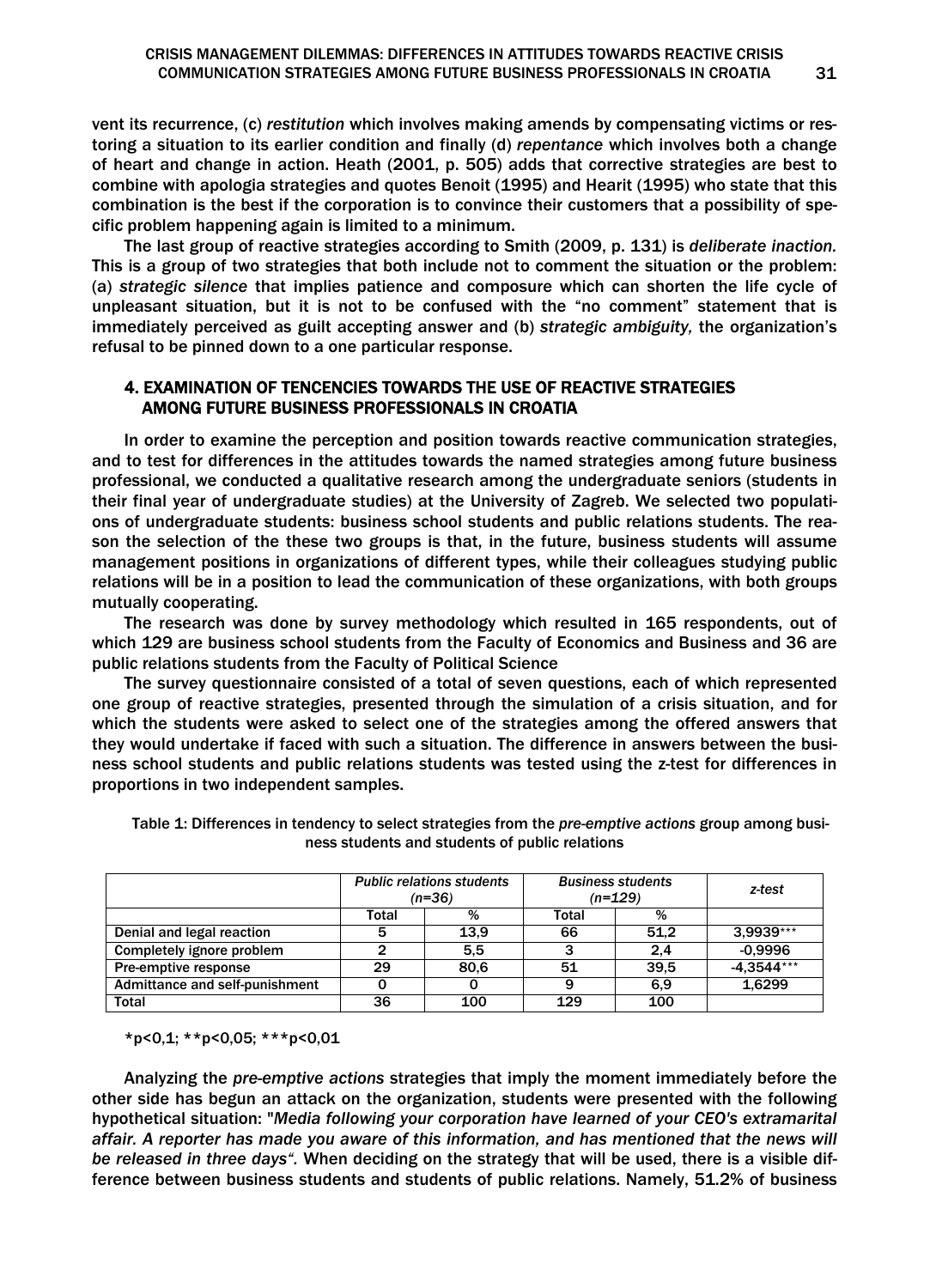students chose the passive option, where they would wait for the publication of negative information and then utilize all legislative and legal options available to them; placing denials and initiating available legal measures. On the other hand, this strategy would be chosen by only 13.9% of public relations students. This difference in preference for selecting a strategy of denial and legal reaction between business students and students of public relations is also statistically significant (z=3,9939; p<0,01). On the other hand, an astounding 80.6% of public relations students selected the strategy of *pre-emptive response,* the most active in the group of strategies that implies placing public justification for a certain procedure before the other side has even made their opinion public, while 39.5% of business students chose this strategy. The observed difference between the two groups of students is significant ( $z=-4,3544$ ;  $p<0,01$ ). The remaining two possibilities in this scenario, completely ignoring the problem and admitting and self-punishment, was selected by a considerably smaller number of respondents.

 Examining the tendency to use strategies from the second, *offensive responses*, group, which are undertaken so that the organization could await an attack from a much stronger position, the respondents were described the following hypothetical situation: *"Your company has come into the spotlight after the media reported that your biggest client is the State (90% of revenues come from the State), and that the company is favored compared to other companies in the same sector".* In selecting the individual strategies to undertake in this situation, there is also a noticeable difference in the preferences of the two groups of students. In this situation, 39.5% of business students have selected the most passive of available strategies, *threaten opponents*, while the same strategy was chosen by half as many of their peers studying public relations, only 22.2% of them, and this difference is statistically significant at a 10% level (z=1,9163; p<0,1). On the other hand, 36.1% of public relations students selected the *embarrassment* strategy*,* i.e. the strategy by which they would try to reduce an opponent's influence by making public incriminating information about it. As a comparison, this strategy would be selected by only 17.1% of business students, which shows that public relations students are more inclined to a more active approach in resolving communications problems compared to business students, and the stated difference in the tendency to select this strategy among the two groups of students is statistically significant (z=-2,4731; p<0,05). The second choice for students of public relations is the *shock* strategy, selected by 30.6% of them, which once again confirms that public relations students are more inclined to select more active and dynamic strategies.

|                                  | <b>Public relations students</b><br>$(n=36)$ |      | <b>Business students</b><br>$(n=129)$ |      | z-test      |
|----------------------------------|----------------------------------------------|------|---------------------------------------|------|-------------|
|                                  | Total                                        | %    | Total                                 | %    |             |
| Attack on opponent               |                                              | 11.1 | 27                                    | 20.9 | 1,3336      |
| <b>Embarrassing the opponent</b> | 13                                           | 36.1 | 22                                    | 17.1 | $-2.4731**$ |
| Shocking the opponent            | 11                                           | 30.6 | 29                                    | 22.5 | $-0.9996$   |
| Threat to all opponents          | 8                                            | 22.2 | 51                                    | 39.5 | $1.9163*$   |
| <b>Total</b>                     | 36                                           | 100  | 129                                   | 100  |             |

Table 2: Differences in tendency to select strategies from the *offensive responses* group between business students and students of public relations.

\*p<0,1; \*\*p<0,05; \*\*\*p<0,01

When analyzing the third group of strategies, *defensive responses*, which imply a less aggressive response to external criticism, respondents were presented with the following hypothetical situation: *"Your company is a food producer and is in the spotlight because of a finding by inspectors that one of your products contains more than 1% of allowed GMO ingredients. All the media have reported this information and have been brutally attacking the company for three consecutive days".* Expounding on the strategies that they would use in this situation, both business students (74.4%) and students of public relations (77.8%) dominantly decided on the *excuse* strategy, by which, on behalf of the organization, they tried to minimize responsibility for the harm or wrongdoing. By choosing this strategy, students would, on behalf of the organization,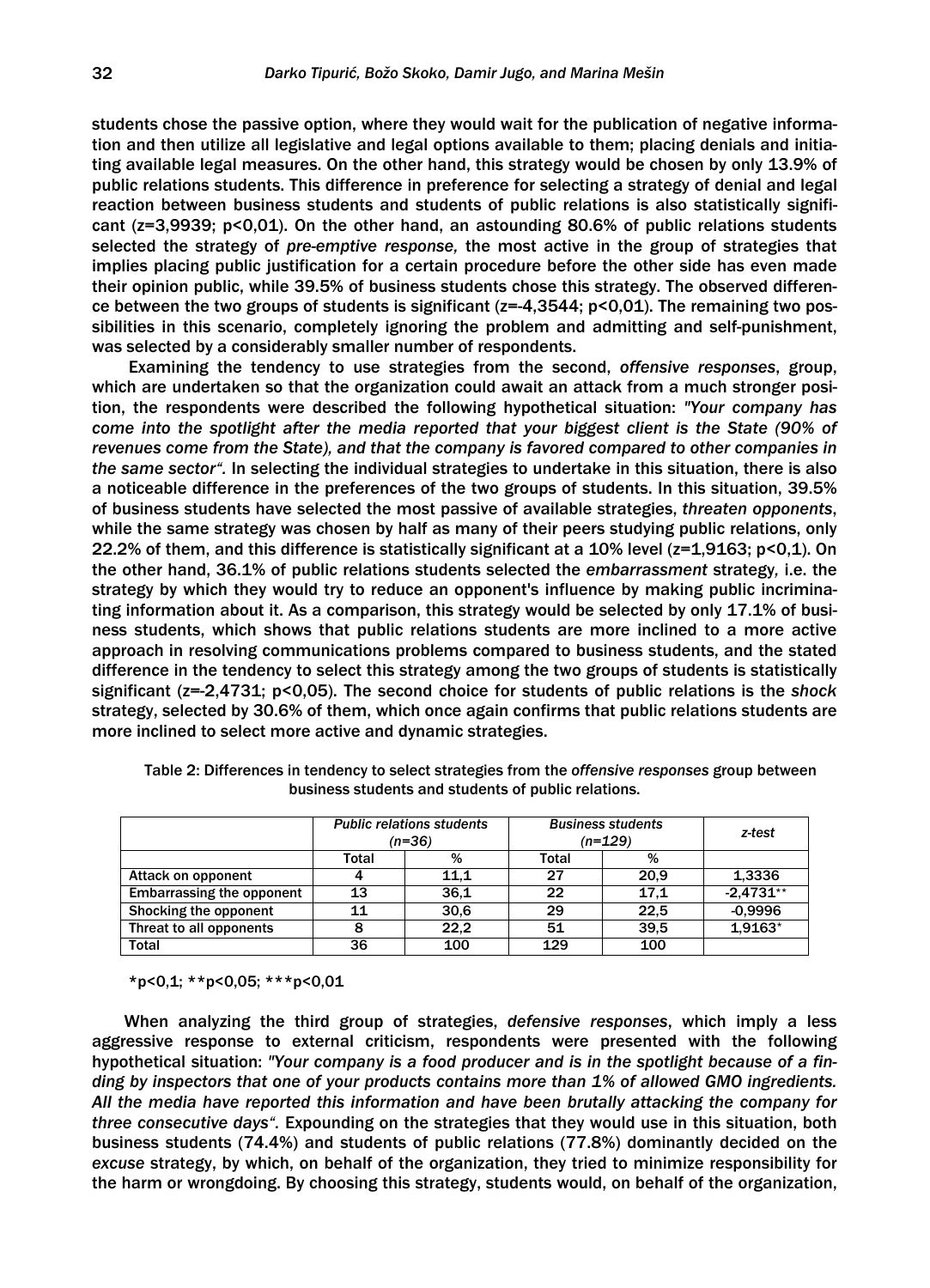significantly shorten the duration of the crisis situation, thereby reducing potential long-term negative impacts due to media coverage of the organization in an obviously negative context. The second most preferred strategy for both groups was the *justification* strategy, by which the organization recognized fault for the event, however, emphasizing that there was a valid and legitimate reason. Opting for *justification* was a total of 20.9% of business students, and 22.2% of students of public relations, while only a negligible number of respondents opted for the remaining two options, *denial* and complete *ignoring* of the situation. Analyzing the responses to this question and the hypothetical situation, we did not find a statistically significant difference in the tendency to select specific strategies from the defense response group between business students and students of public relations.

|                      | <b>Public relations students</b><br>$(n=36)$ |      | <b>Business students</b><br>$(n=129)$ |      | z-test    |
|----------------------|----------------------------------------------|------|---------------------------------------|------|-----------|
|                      | Total                                        | %    | Total                                 | %    |           |
| <b>Denial</b>        |                                              |      |                                       | 3,1  | 1,0696    |
| <b>Justification</b> |                                              | 22.2 | 27                                    | 20.9 | $-0.1677$ |
| <b>Excuse</b>        | 28                                           | 77.8 | 96                                    | 74.5 | $-0.4124$ |
| Ignoring             |                                              |      | 2                                     | 1.5  | 0.7517    |
| <b>Total</b>         | 36                                           | 100  | 129                                   | 100  |           |

Table 3: Differences in tendency to select strategies from the *defensive response* group between business students and students of public relations.

\*p<0,1; \*\*p<0,05; \*\*\*p<0,01

Ī

The group of strategies called *diversionary response strategies*, whose goal is to divert attention from the connection of the company to the stated problem was tested on respondents with the following scenario: *"You work in a large national television company, and a regular commentator has offended one of the underprivileged social groups with an inappropriate comment in the television program. All media, non-governmental organizations and institutions are publicly criticizing you"*. Stating their opinions on this strategy, both groups once again answered very similarly, and in all of given strategies we did not find statistically significant differences among the two student groups. More than half of business students, 69.8% of them, as well as students of public relations, 61.1% of them, selected the *disassociation* strategy, where organizations attempt to distance themselves from negative aspects they are being linked to, especially in cases when the accident occurs due to a failure to comply to the organization's policies and regular patterns of behavior. This strategy too, as well as the one predominantly selected in the previous question, was chosen to significantly shorten the lifespan of the crisis situation, which shows a tendency in both groups of students to seek the quickest way to resolve the problem in the public, which would in all likelihood continue to occur within the organization's system. The second preferred strategy, also for both groups, in this case was the strategy of *relabeling,* by which a problem that would appear would be named something differently, that is, much more acceptable to the target audiences than the real problem. The remaining two strategies, *concessions* and *ingratiations*, were chosen by less than 10% of respondents in both groups.

Table 3: Differences in tendency to select strategies from the *diversionary response* group between business students and students of public relations

|                       | <b>Public relations students</b><br>(n=36) |      | <b>Business students</b><br>$(n=129)$ |      | z-test    |
|-----------------------|--------------------------------------------|------|---------------------------------------|------|-----------|
|                       | Total                                      | %    | Total                                 | %    |           |
| <b>Concession</b>     |                                            | 11.1 |                                       | 5.4  | $-1,2090$ |
| Ingratiation          |                                            | 8.4  | 8                                     | 6.2  | $-0.4534$ |
| <b>Disassociation</b> | 22                                         | 61.1 | 90                                    | 69.8 | 0,9835    |
| Relabeling            |                                            | 19.4 | 24                                    | 16.6 | $-0.1141$ |
| <b>Total</b>          | 36                                         | 100  | 129                                   | 100  |           |

 $*p<0,1;$   $**p<0,05;$   $***p<0,01$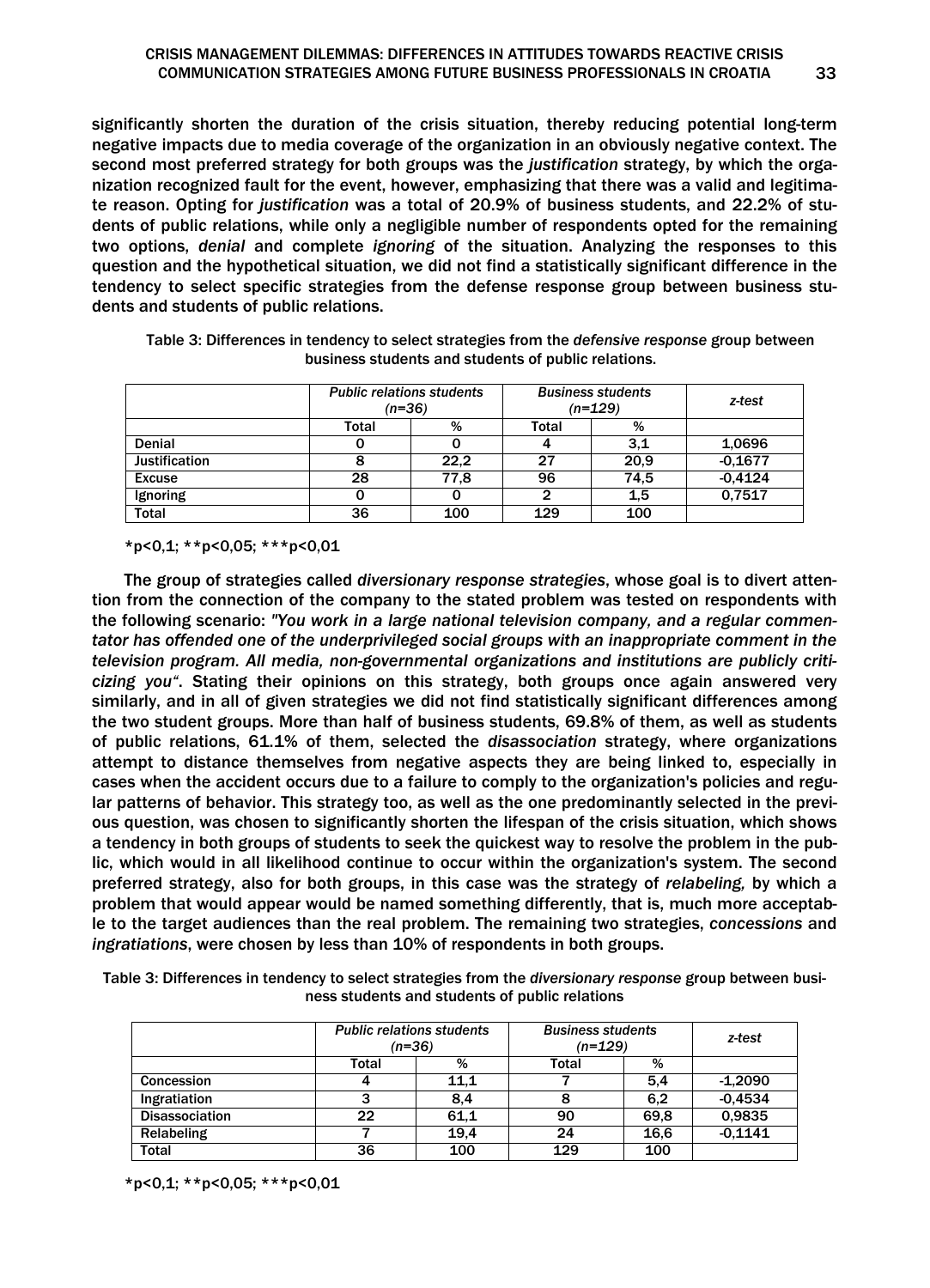Researching the use of strategies from the *rectifying behavior* group, respondents were presented with the following hypothetical situation: "*Your company, a large mobile telecommunications operator owned by the State, due to a mistake in its own system, has left customers for three days without a mobile signal, which was finally reestablished after media criticism and pressure from angry customers. The company has already suffered obvious damage".* Analyzing the answers of the respondents, we determined significant differences in the tendency to certain strategies from this group of reactive strategies between business students and students of public relations. 94.4% of public relations students chose the *restitution* strategy, which involves making amends by compensating victims or restoring a situation to its earlier condition. By selecting this strategy, students would, prior to a likely investigation and its possible negative consequences, beforehand reduce the damage to the organization. On the other hand, only a little over half of business students, 62.7% of them, opted for the *restitution,* strategy. The observed difference between the two groups of students is statistically significant ( $z=-3,6541$ ;  $p<0,01$ ). Furthermore, there is a significant difference (z=2,5914; p<0,01) in the tendency to select the *corrective action* strategy, which was not selected by any of public relations students, as opposed to 16.3% of business students, and the tendency to select the strategy of *repentance* (z=2,1868; p<0,05), which was selected by 17.1% of business students, and only 2,7% of public relations students.

|                          |       | <b>Public relations students</b><br>$(n=36)$ |       | <b>Business students</b><br>$(n=129)$ |              |
|--------------------------|-------|----------------------------------------------|-------|---------------------------------------|--------------|
|                          | Total | %                                            | Total | %                                     |              |
| Investigation            |       | 2.7                                          | 5     | 3.9                                   | 0.3112       |
| <b>Corrective action</b> |       |                                              | 21    | 16.3                                  | $2.5914***$  |
| <b>Restitution</b>       | 34    | 94.4                                         | 81    | 62.7                                  | $-3.6541***$ |
| Repentance               |       | 2.7                                          | 22    | 17.1                                  | 2.1868**     |

Total 36 100 129 100

Table 5: Differences in tendency to select strategies from the *rectifying behavior* group between business students and students of public relations

\*p<0,1; \*\*p<0,05; \*\*\*p<0,01

The tendency to use reactive strategies from the *vocal commiseration* group, in which organizations express empathy and understanding for the misfortune that their target audiences have experienced, was analyzed by presenting respondents with the following hypothetical situation: "*A group of children that was celebrating a birthday in one of your fast food restaurants ended up in the hospital due to food poisoning. Although it has not been confirmed that the food poisoning was caused by your food, the media are largely indirectly creating an image that it is your company that is responsible for the situation. At that moment, it is still unknown whether or not you are really responsible, while the guilty party will be known only in about 10 days when the results of the toxicological analysis of the food in your restaurant are known".* A large number of students of public relations (66.7%) selected the *regret* strategy, which involves admitting sorrow and remorse for a situation, with a wish that an event had not happened, while 45% of business students choose for this strategy. The greater tendency of public relations students to the regret strategy compared to business students is statistically significant (z= -2,3031; p<0,05). Regret does not imply recognition of one's own guilt, in fact, sometimes it can emphasize the refusal to accept guilt. When looking at the remaining strategies offered in this group, *apology* by which acceptance of responsibility is admitted, and *condolence,* a somewhat more formal strategy, but without accepting guilt of the organization itself, we have not found statistically significant differences between business students and students of public relations. The least number from both groups of respondents selected the most passive option, the strategy of *expressing concern.*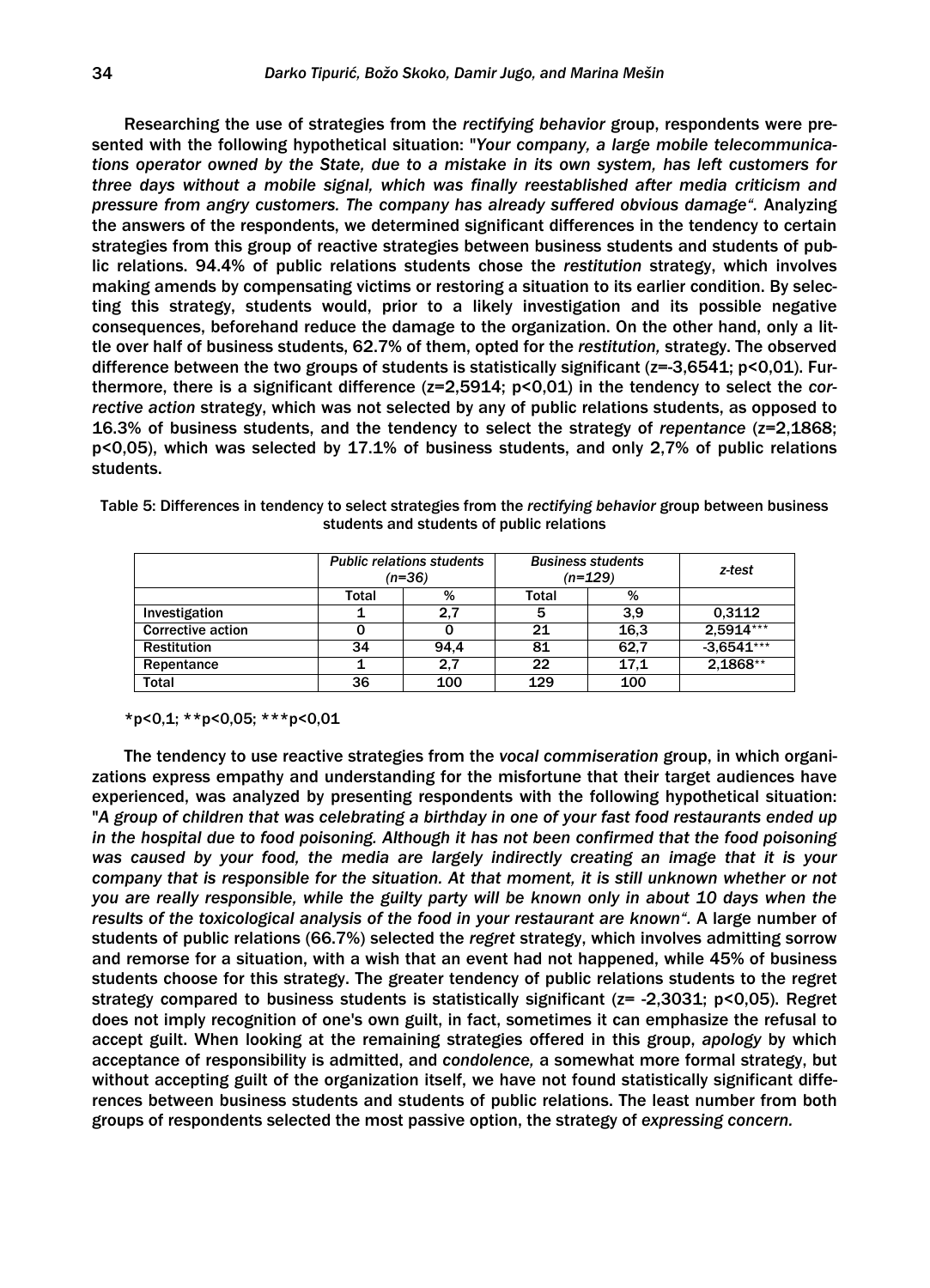|              | <b>Public relations students</b><br>$(n=36)$ |      | <b>Business students</b><br>$(n=129)$ |      | z-test      |
|--------------|----------------------------------------------|------|---------------------------------------|------|-------------|
|              | Total                                        | %    | Total                                 | %    |             |
| Concern      |                                              | 5,6  | 18                                    | 14.0 | 1.3651      |
| Condolence   | 5                                            | 13.9 | 25                                    | 19.4 | 0,75528     |
| Regret       | 24                                           | 66.7 | 58                                    | 45.0 | $-2,3031**$ |
| Apology      | 5                                            | 13,9 | 28                                    | 21.7 | 1,0367      |
| <b>Total</b> | 36                                           | 100  | 129                                   | 100  |             |

Table 6: Differences in tendency to select strategies from the *vocal commiseration* group between business students and students of public relations

\*p<0,1; \*\*p<0,05; \*\*\*p<0,01

Considering the tendency towards using the last group of reactive strategies of crisis communication, *deliberate inaction*, by which organizations do not provide significant comments to criticism or attacks aimed at them, respondents were faced with the following hypothetical situation: *"You are managing a sports team that has just beaten its greatest rival in a crucial game. A questionable decision by the referee that went in your favor occurred during the game, and it was not caught by the official camera. Your opponent is applying media pressure in order to justify the poor result, announcing a press conference for the next day that will generate a great deal of media interest that is unfavorable for you. You, nevertheless, find your own video recording of the situation under question, which proves that you are right".* Students of public relations, an astounding 77.8%, dominantly selected *strategic silence* as the approach suitable for resolving this situation. This strategy implies not responding to criticism, which shortens its "lifespan" and, after some time, closing the story with your own arguments by which you completely refute the other side's arguments. On the other hand, only 43.4% of business students opted for this strategy, and the stated difference in the tendency to select this strategy between the two groups is statistically significant ( $z = -3,6471$ ;  $p < 0,01$ ). There is also a statistically significant difference in the tendency to choose the strategy of *completely ignoring* this situation (z=2,2987; p<0,05): only 5.6% of public relations students selected the stated strategy as opposed to 22.5% of business students. A statistical difference has been determined also in the tendency to select the *strategic ambiguity* (z=1,9426, p<0,1) strategy, which was selected by only 2.7% of public relations students compared to 14.7% of business students. A significant difference was not determined concerning the selection of *direct confrontation*.

|                            | <b>Public relations students</b><br>$(n=36)$ |      | <b>Business students</b><br>$(n=129)$ |      | z-test      |
|----------------------------|----------------------------------------------|------|---------------------------------------|------|-------------|
|                            | Total                                        | %    | Total                                 | %    |             |
| Direct confrontation       | 5                                            | 13.9 | 25                                    | 19.4 | 0.7553      |
| <b>Completely ignore</b>   | כי                                           | 5,6  | 29                                    | 22.5 | 2,2987**    |
| Strategic silence          | 28                                           | 77.8 | 56                                    | 43,4 | $3.6471***$ |
| <b>Strategic ambiguity</b> |                                              | 2.7  | 19                                    | 14.7 | 1,9426*     |
| Total                      | 36                                           | 100  | 129                                   | 100  |             |

Table 7: Differences in tendency to select strategies from the *deliberate inaction* group among business students and students of public relations

\*p<0,1; \*\*p<0,05; \*\*\*p<0,01

# 5. CONCLUSION

Crisis communication management and the use of reactive crisis communication strategies certainly represent one of the most challenging segments of public relations in organizations. Communicating during a crisis carries a great deal of stress and insecurity which, with insufficient experience in facing such situations, brings a whole range of challenges in terms of communica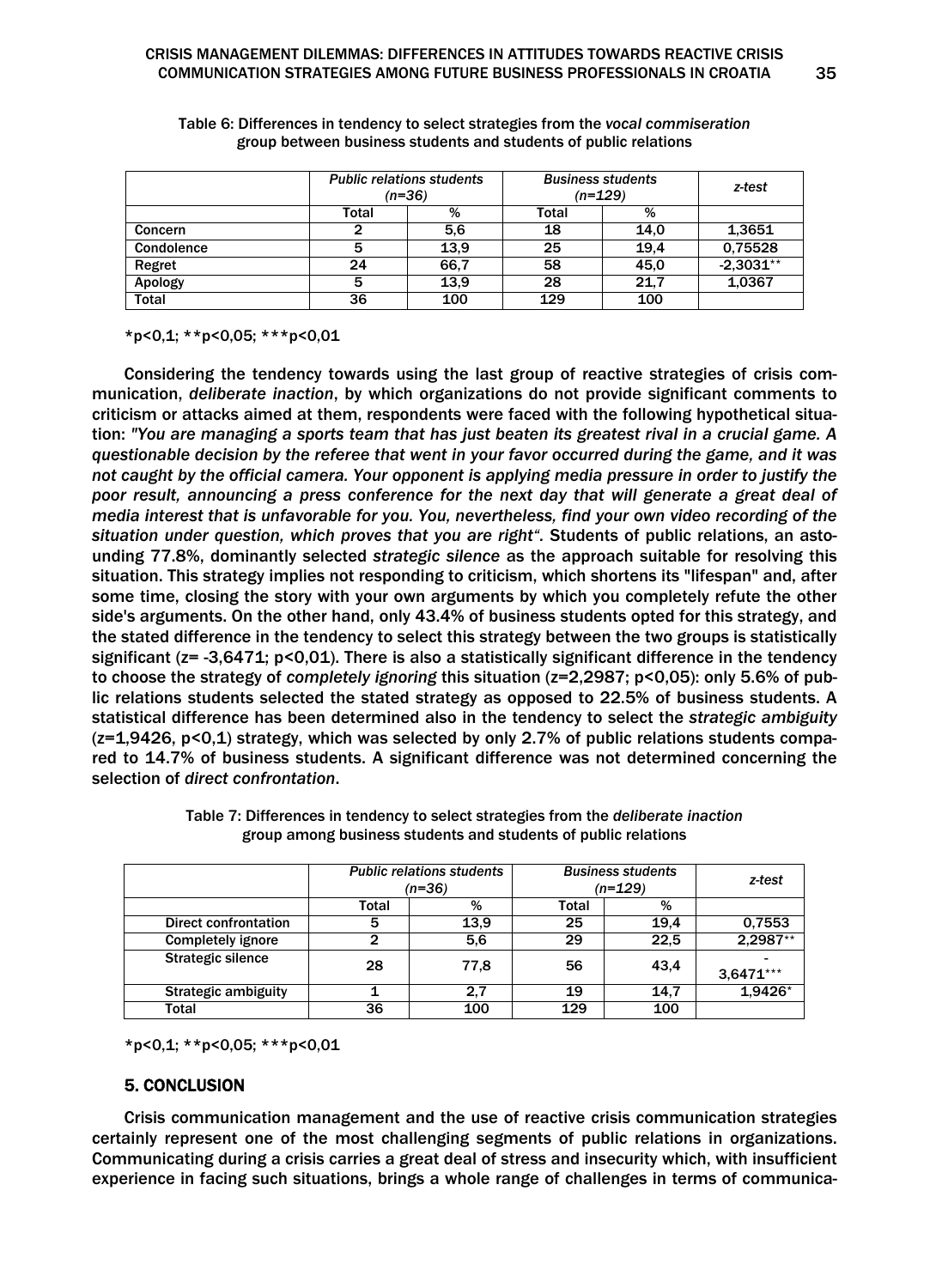tion and management. In addition to the principles of crisis communication, in this paper we sought to encompass and analyze available reactive crisis communications strategies that the organizations and the professionals managing communications have at their disposal.

In this study we analyzed the attitudes toward different reactive communication strategies of future business professionals. Business students will likely be in a position to manage entire systems and organizations and will be faced with crisis situations during their working lives. On the other hand, public relations students will likely during their careers manage communications in large systems, organizations and corporations. Both groups of future business professionals will find themselves in situations where they must mutually cooperate to resolve crisis situations. Generally, it is possible to conclude that, in a situation when they are presented with the imperative of making decisions on procedures in a crisis situation there are significant differences in the approach among the two groups of students when choosing strategies for dealing with crisis situations. Business students, to a greater extent, chose more passive strategies and also strategies that are less risky compared to students of public relations. On the other hand, students of public relations in general mostly opted for strategies that carry proactive features and additional risk, not waiting for certain negative information to become publicly available, in order to then set out to resolve the situation. A significant difference was also noticed in the situation when the organization is being criticized for being favored, in which business students again, almost twice as many compared to their public relations peers, selected the most passive of the proposed strategies, while the public relations student swere in turn much more inclined to select a significantly more active approach by which the opponent would be embarrassed or the public shocked.

The least difference between the two groups of students was observed in situations where the organization was faced with a crisis due to an error in its own system for which it was forced to divert attention from its own problems and when it is unquestionably responsible for the resulting situation. The highest preference in this situation, shown by both groups of students, was toward approaches that would minimize the responsibility for the situation and thus to a greater extent as possible try to reduce the duration of the problematic situation. However, in situations when the organization is threatened with long and arduous litigation, students of public relations reported significantly greater preference for the selection of a "middle ground" strategy that would solve the problem before litigation, recognizing responsibility for failure and compensation for damages to all injured parties. On the other hand, business students would choose this approach to a much lesser extent, and unlike their counterparts from the public relations study program, would significantly earlier decide for the other two extreme possibilities, that of a full recognition of responsibility and rectifying behaviors to a much lesser extent than the other options. Finally, in situations where they must choose one of the strategies when the organization is suffering criticism that is unjustified, public relations students have opted for the most risky, but the approach with the greatest potential benefit for the organization, while this approach is chosen much less by business students. On the other hand, as opposed to public relations students, they decided on the least risky strategy of ignoring the situation, which would, however, not bring any positive effects to the organization itself.

When analyzing the results of the research, it is necessary to take into account that both groups of respondents who participated in this study do not have significant practical experience and that this test can serve as a roadmap for their further education and training in the field of crisis management. In order for participants in the study to be able to face, in the best way possible and according to good business practices, real crisis situations similar to those that were presented to them in this study, their further education and gaining of practical experience is essential.

With this research and the obtained results we hope that they will serve as a quality foundation for adjusting and improving the curricula in business schools and political science as well as related disciplines, and also that the findings of this paper will help motivate future business professionals for further training in this area.